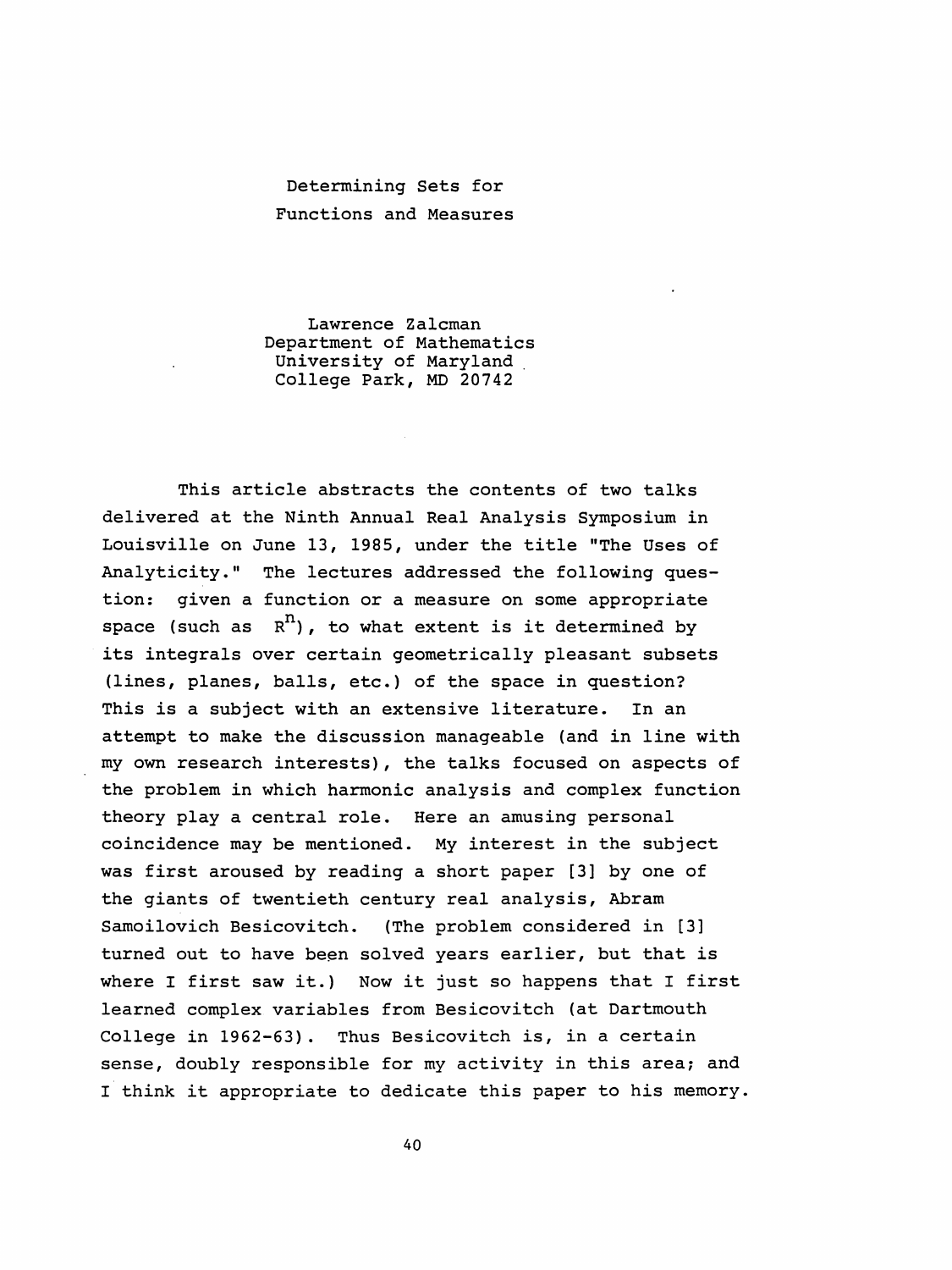We shall find it convenient to adopt vector notation. Thus,  $x = (x_1 x_2', \dots, x_n)$ ,  $= (y_1, y_2', \dots, y_n')$ , etc. In much of the following, n = 2.

1. Let  $f$  be defined on  $R^2$  and suppose that (\*)  $\int_{\ell}^{x} f ds = 0$ 

for each line  $\ell$ . Must f vanish almost everywhere?

When  $f \in L'$ , it is well-known that the answer is yes. The simplest proof of this fact [18] proceeds by intro ducing the Fourier transform

 $f(\xi) = \int e^{-i(x-\xi)} f(x) dx$ 

 of f and observing (via Fubini's theorem and the unique ness theorem for the one-dimensional Fourier transform) that f vanishes on a line  $\tilde{\ell}$  through the origin if and only if f satisfies (\*) for almost all lines perpendicu lar to  $\tilde{\ell}$ . In particular, if (\*) holds unrestrictedly, f must vanish identically; and  $f = 0$  a.e. by Fourier uniqueness. Actually, since  $\hat{f}$  is a continuous function on  $R^2$ , it suffices for (\*) to hold for almost every line belonging to an arbitrary dense set of directions. Thus, an integra ble function f which satisfies (\*) for almost every line in each of a dense set of directions must vanish almost everywhere .

Without additional restrictions on f, no further improvement is possible. Indeed, let  $\alpha$  be an arc of the unit circle and take D to be a disc contained in the angle subtended at the origin by  $\alpha$ . Choosing a smooth function  $\phi = 0$  supported in D and putting  $\mathbf{f} = \hat{\phi}$ , we have, by Fourier inversion,

$$
\hat{f}(\xi) = \hat{\phi}(\xi) = (2\pi)^2 (-\xi) = 0
$$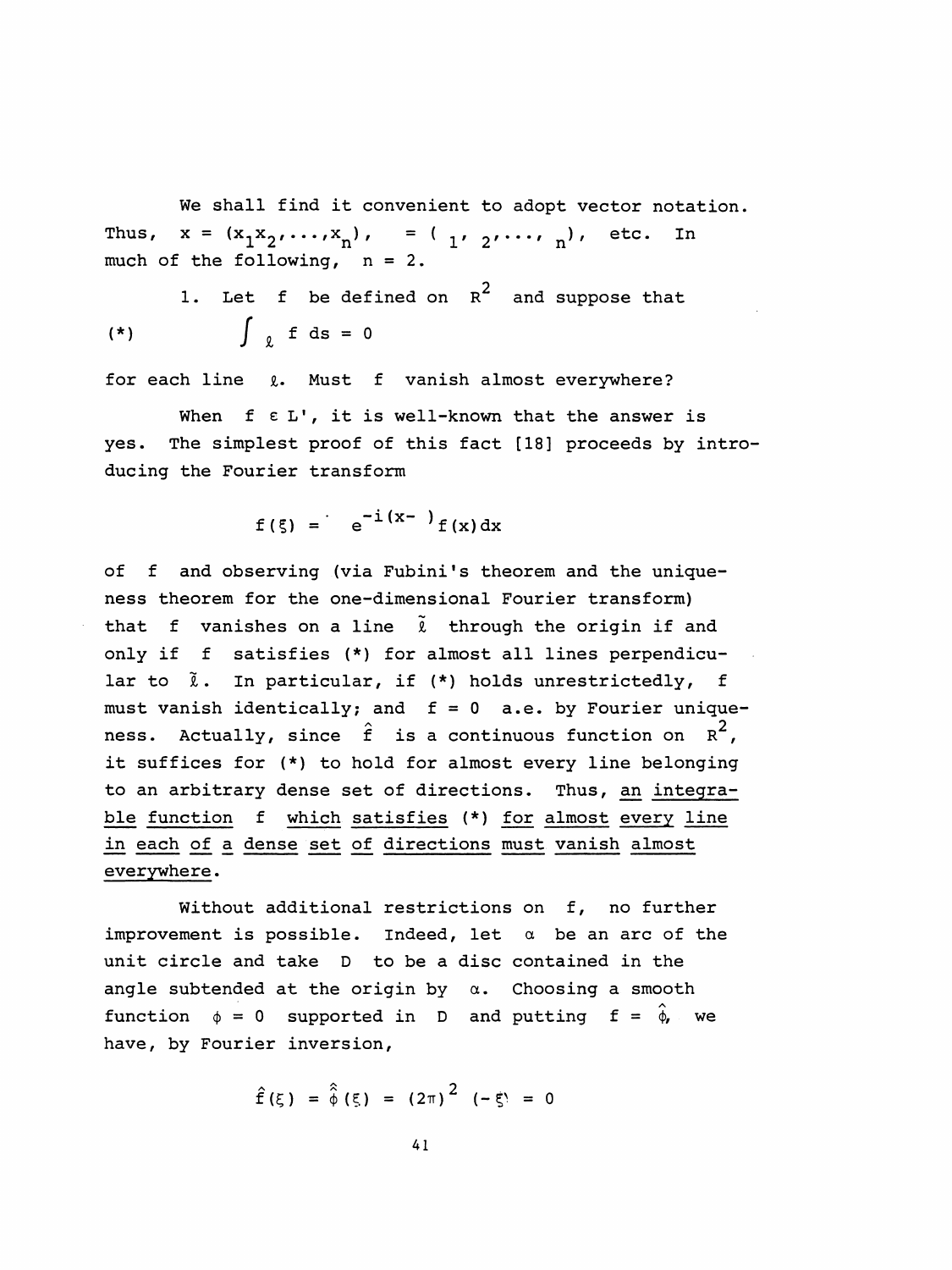on any line through 0 whose direction does not belong to a. It follows that the integral of f vanishes along every line perpendicular to any direction not in  $\alpha$ . Moreover, since  $\phi$  belongs to the Schwartz class  $S$  of smooth, rapidly decreasing functions, so does f. Thus, given any open set of directions (H) there exists a nonzero function in 5 which satisfies (\*) for all lines whose directions are not in  $(H)$ . perpendicular to any direction not in  $\alpha$ . Moreover<br>  $\phi$  belongs to the Schwartz class  $S$  of smooth,<br>
ly decreasing functions, so does f. Thus, given a<br>
set of directions (E) there exists a nonzero function<br>
which sati

When f vanishes off a bounded set, the situation on  $R^2$ ; in fact, it extends to an entire function on  $\sigma^2$ . changes dramatically. In that case,  $\hat{f}$  is real analytic Such a function cannot vanish on an infinite collection of lines through 0 without vanishing identically. Thus, if f is integrable and has compact support and (\*) holds for almost all lines in each of an arbitrary infinite set of directions then  $f = 0$  a.e. It is easy enough to construct smooth functions of compact support whose Fourier transforms vanish on any finite collection of lines through 0; thus, the above result is sharp. On the other hand, the character istic function of a convex set is (in general) determined by all integrals in four directions [7] . It would be inter esting to have a proof of this fact based on Fourier analysis and complex function theory.

The hypothesis that f has compact support can be viewed as the stipulation that  $f(x)$  be small for large values of x; alternatively, it can be taken to say that the support of f has a large complement. Each interpreta tion suggests a natural generalization. In the first instance, suppose there exist constants k, c 0 such that

 $|f(x_1,x_2)| \le k e^{-c(|x_1| + |x_2|)}.$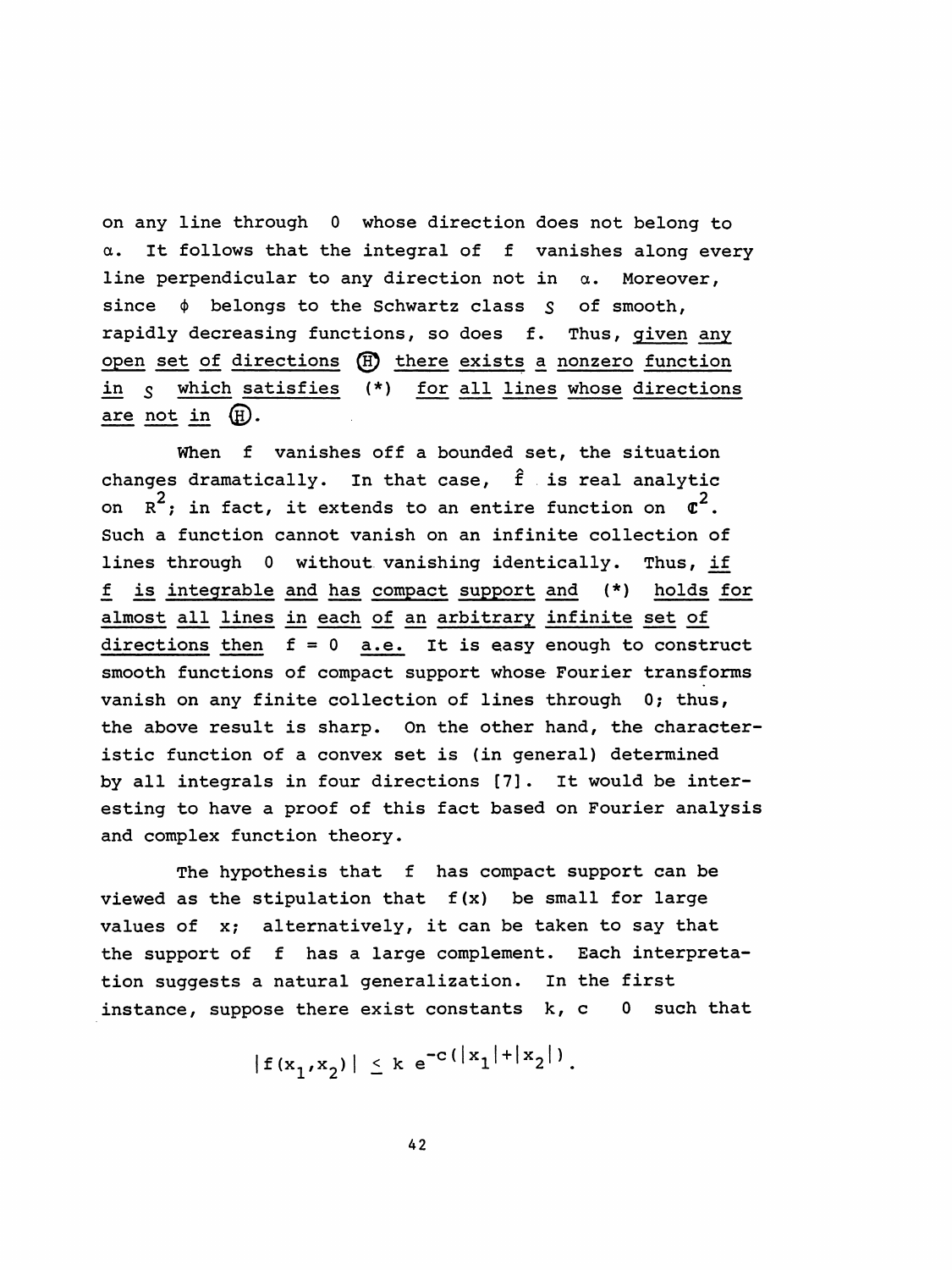Then  $\hat{f}$  will extend to a function holomorphic in a slab Then I will extend to a function nolomorphic in a slab<br>about the real subspace  $R^2 < C^2$ , hence real analytic on  $R^2$ ; and the result of the previous paragraph again obtains.

 For a generalization of the second sort, suppose f is supported in the first quadrant  $\{(x_1,x_2):x_1 \geq 0, x_2 \geq 0\}.$ Then

> $f(\zeta, \zeta) = e^{-i(x_1 \zeta_1 + x_2 \zeta_2)}$ = e  $e^{-(x_1^2 - 2x_1^2 + 2x_2^2)} f(x_1, x_2) dx_1 dx_2$

defines a continuous function bounded on  $\{(\mathcal{S}_1, \mathcal{S}_2): \mathcal{M}\} \leq 0$ ,  $2\leq0$  and analytic on its interior. Since  $\mathbb{R}^{2}$  is the distinguished boundary of the bidisc  $\{\mathfrak{m}\mathfrak{J}_1 < 0\} \times \{\mathfrak{m}\mathfrak{J}_2 < 0\}$ , the boundary values of  $f(\mathcal{S}_1, \mathcal{S}_2)$  -- which agree with the ordinary Fourier transform of f -- cannot vanish on a set of positive measure on  $\kappa^2$  without vanishing identically. Thus,  $\hat{f}$  cannot vanish on a set of lines through 0 whose directions form a set of positive (linear) measures unless  $f = o$  a.e. It is not difficult to adapt this argument to functions whose supports lie in an angle of opening less than  $\pi$ . In summary, if the support of the integrable function f lies in an angle of opening less than  $\pi$  and (\*) holds for almost every line in a set of directions having positive measure, then  $f = 0$  a.e.

 The argument given above fails when applied to func tions whose support is a half-plane. In that case, the Fourier transform can actually vanish on an open set. Indeed, put  $f(x_1,x_2) = g(x_1)h(x_2)$ , where the integrable function g satisfies  $g(x^1) = 0$  for  $x^1 < 0$  and  $h = \hat{\phi}$ ,  $\hat{\phi}$  a smooth function of compact support. Clearly, f is supported on the half plane  $x_1 \geq 0$ . But

> A  $f(\xi_1,\xi_2) = g(\xi_1)h(\xi_2) = g(\xi_1)\alpha(\xi_2) = 2\pi g(\xi_1)\alpha (-\xi_2)$  ,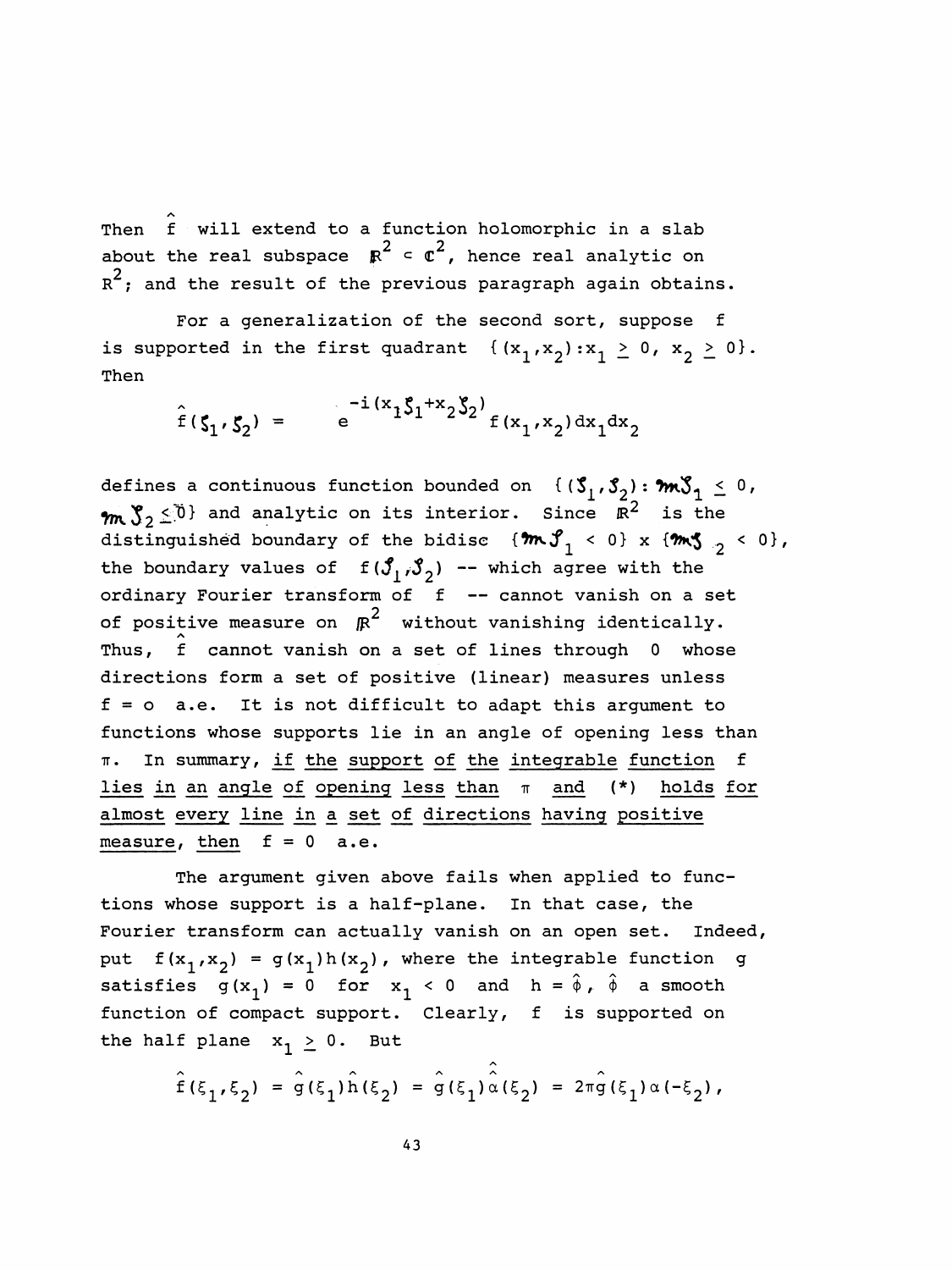which vanishes off some horizontal strip. Nonetheless, the result of the previous paragraph remains valid. Since I cannot recall having seen this fact noted previously in print, let me give an indication of the proof. If  $f(x_1, x_2) = 0$  for  $x_1 < 0$ , the integral

> $\left[1\right]_{1}\left(x_{1}\right)_{1}+x_{2}\left(x_{2}\right)_{5}$  $f(\zeta_1,\zeta_2) = e^{(-1)^2 + 2^2} f(x_1,x_2) dx_1 dx_2$

defines a bounded analytic function of  $\zeta_1$  for  $\zeta_1 < 0$ . nction of  $\xi_1$  for  $\xi_1$ <br> $\hat{f}(\xi_1,\xi_2)$  is the boundar  $T(x_1, x_2) = 0$  for  $x_1 < 0$ , the integral<br>  $\hat{f}(\zeta_1, \zeta_2) = e^{-i(x_1\zeta_1 + x_2\zeta_2)} f(x_1, x_2) dx_1 dx_2$ <br>
defines a bounded analytic function of  $\zeta_1$  for  $\zeta_1 < 0$ .<br>
Thus, for fixed  $\xi_2$ ,  $g(\xi_1) = \hat{f}(\xi_1, \xi_2)$  is the function of a bounded analytic function on a half-plane and thus cannot vanish on a set of positive (linear) measure without vanishing identically. If  $\hat{\mathbf{f}}$  vanishes on a set of lines through 0 whose directions have positive linear measure, its restriction to any horizontal line in the plane other than the x -axis also vanishes on a set of positive measure; hence  $\hat{f}$  = 0 and f = 0. It follows that <u>if the</u> support of the integrable function f lies in a half-plane and (\*) holds for almost every line in a set of directions having positive measure, then  $f = 0$  a.e.

 Throughout our discussion it has been assumed that  $f \epsilon L'$ . Without some assumption of measurability, there is no possibility of concluding that  $f = 0$  a.e., even if  $(*)$ holds as an absolutely convergent integral for all  $\ell$ . Indeed, according to a celebrated example of Sierpinski [12], there exists a nonmeasurable set E whose intersection with each line in the plane consists of at most two points. The characteristic function  $f = \chi_{\overline{R}}$  then satisfies (\*) for all I but does not vanish a.e. If a function of compact support with the same property is desired, it suffices to consider  $X_{F, D}$ , where D is a sufficiently large disc about the origin.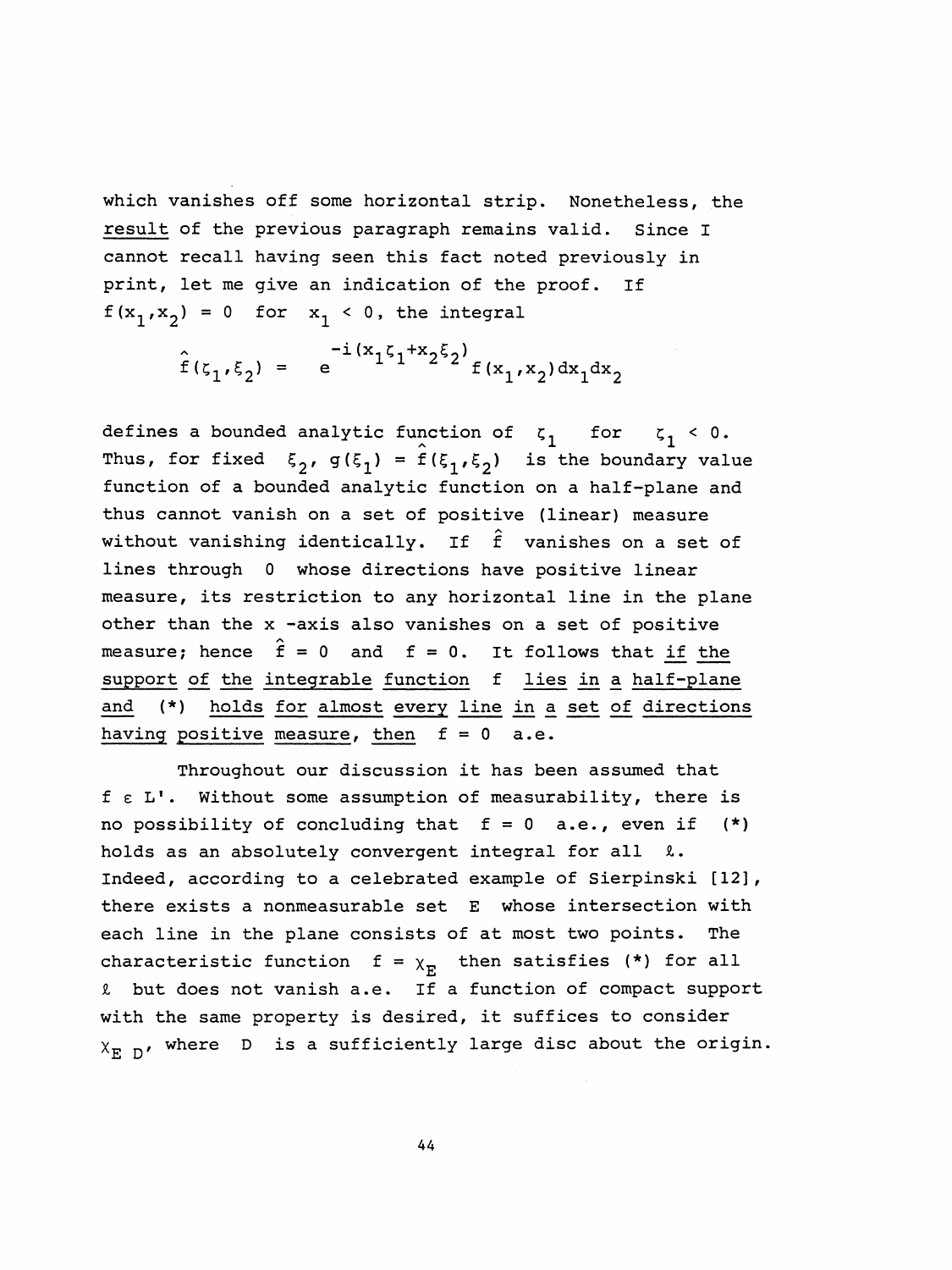Even if f is measurable, it can satisfy (\*) for almost every line in each direction without vanishing identi cally. Indeed, putting  $z = x_1 + ix_2$  and setting  $f(x_1,x_2)$ =  $1/z^k$  (k  $\geq$  2), we see that (\*) holds for any line which does not pass through 0. Of course, this f fails to be locally integrable near 0.

 Surprisingly, the question of whether a locally inte grable function can satisfy (\*) for all lines without vanishing identically does not seem to have been investigated until relatively recently. In [18], I constructed an example of an entire function with this property. This example may be viewed as an elaboration of the example of the previous paragraph in which the pole at 0 is pushed out to infinity. Here is a brief sketch of the construction. Let  $z = x_1 + ix_2$ and put

 D = { z : I z I < 3} S = {xŁ + \*2:x < X2 < x /X1 > ^ U = D u S K = C/U

 An important theorem in approximation theory due to N. U. Arakelyan allows us to construct an entire function g (z) such that

$$
\left|\frac{1}{z^3} - g(z)\right| < \left|\frac{1}{z^3}\right| \qquad \qquad z \in K
$$

Clearly g is nonconstant; moreover, for z  $\varepsilon$  K we have  $|g(z)| \leq 2/|z|^3$ . A standard estimate using Cauchy's integral formula for derivatives gives g'(z) =  $0(|z|^{-2})$  along each line; hence g' is absolutely integrable on every line. Set  $f = q'$  and fix  $l$ . Then  $ds = cdz$  on  $l$ , so by the fundamental theorem of calculus and the fact that  $g(z) \rightarrow 0$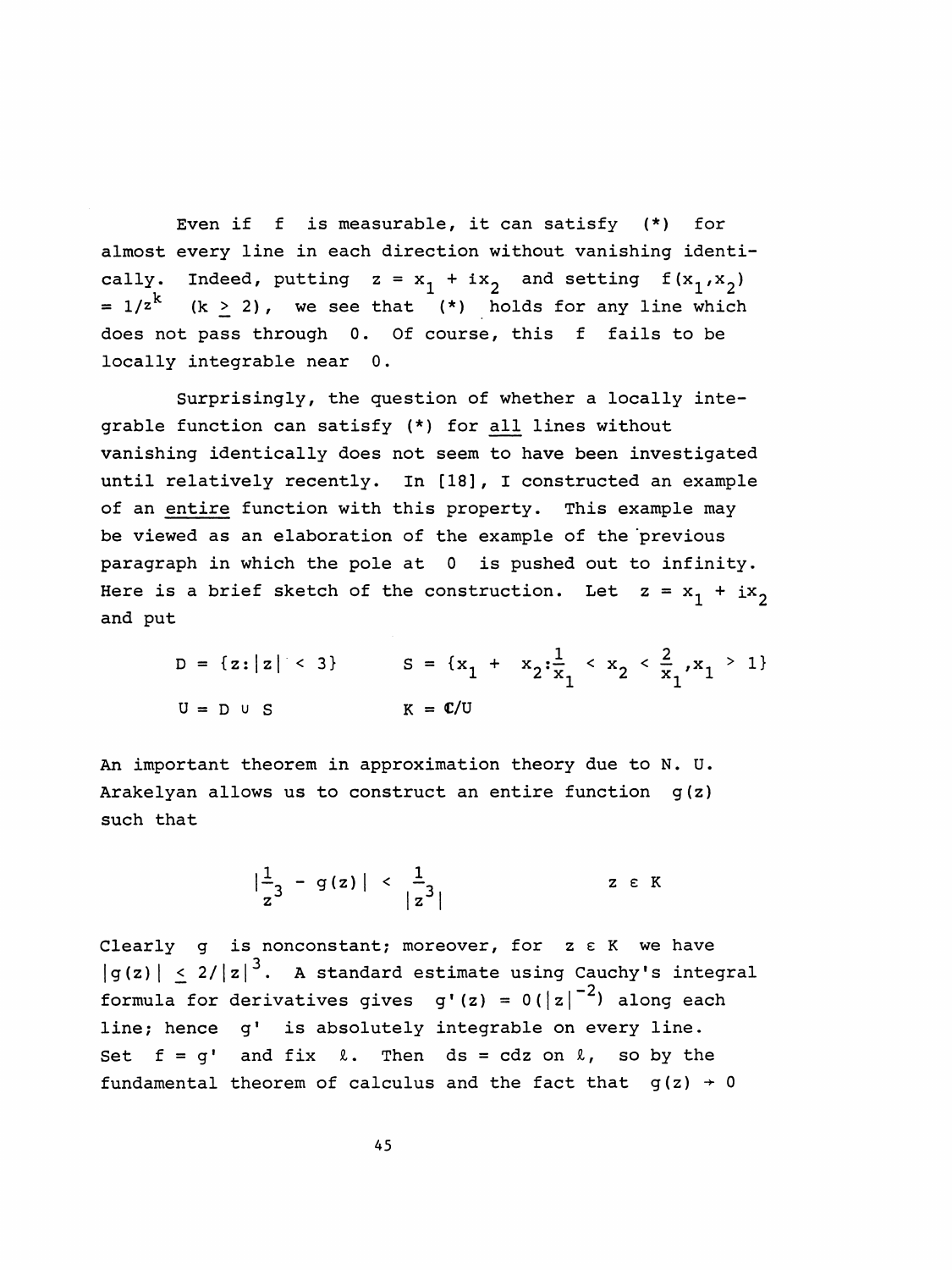as  $z \rightarrow \infty$  on  $\ell$  it follows that the integral of f over i vanishes. Thus (\*) holds for all lines.

 To conclude this section, we pose the natural question of extending the previous example to higher dimensions. Fix n and  $k$   $(0 < k < n)$  and suppose

$$
(**) \qquad \qquad \int_{F} f \, dx = 0
$$

for every affine k-flat F in  $R^n$ . If f L'( $R^n$ ), it follows as before that  $f = 0$  a.e. What if  $f \in C(R^n)$  and (\*\*) holds as an absolutely convergent integral for each F, but no assumption of global integrability is made? A straightforward adaptation of the construction just given would require proving theorems about tangential approxima tion by harmonic functions in space analogous to the results of Arakelyan used above. Recently, Shaginyan announced some results in this direction [11] ; but the degree of approxima tion he obtains is not adequate for the applications envisaged above even in the case  $n = 3$ ,  $k = 1$ . On the other hand, if  $f \in C(R^{n})$  and there exist two integers k and m,  $0 < k < m < n$ , such that (\*\*) holds in the sense of absolute convergence for all k-flats and all m-flats, it follows that  $f = 0$ . The simple proof of this result is left as an exercise for the reader.

 2. According to a well-known result of Cramer and Wold [5], a probability measure on  $R<sup>n</sup>$  is determined by its values on all half-spaces. More generally, if  $\mu$  is a finite complex Borel measure and  $\mu(H) = 0$  for every halfspace then  $\mu = 0$ . For absolutely continuous measures, this is easily seen to be equivalent to the result discussed at the very beginning of the previous lecture. The general case follows in routine fashion (or can be derived directly from essentially the same argument used to handle the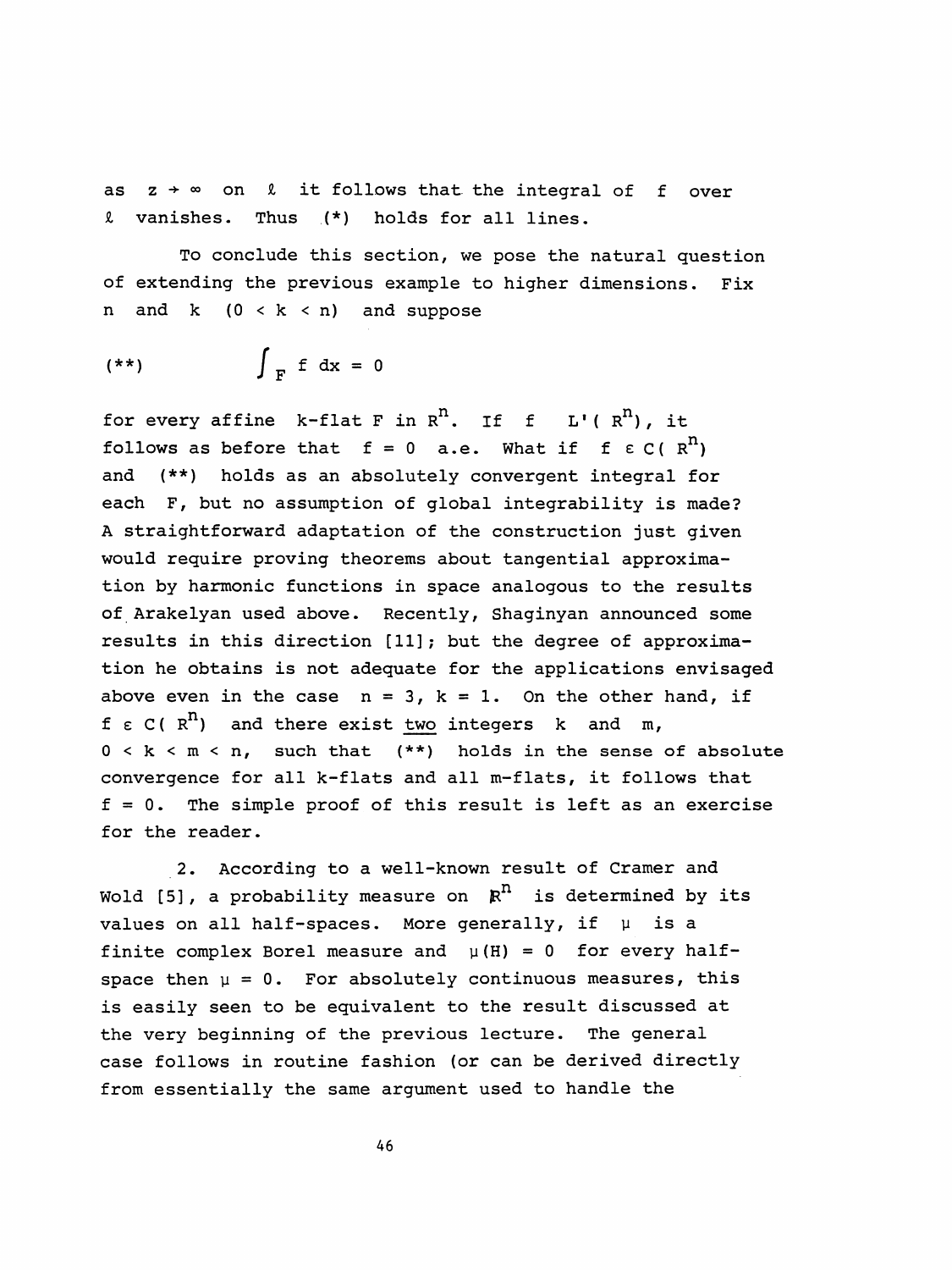absolutely continuous case) . In this section, we shall be concerned with the consequences of replacing the condition  $\mu(H) = 0$  by  $\mu(B) = 0$ , where B ranges over a specified collection of balls. In this case, there is obviously no need for any global finiteness conditions on  $\mu$ ; and, indeed, many of the most interesting results concern the case of measures whose total variation is infinite.

 The question to be considered makes sense, and is interesting, in a fairly general context. Let X be a metric space,  $\mu$  a measure on X. Suppose  $\mu(\tilde{B}) = 0$  for all closed balls in X. Must  $\mu = 0$ ? In general, the answer is no. Indeed, R.O. Davies has constructed a compact metric space X supporting distinct probability measures  $\mu_1$  and  $\mu_2$  such that  $\mu_1$  (B) =  $\mu_2$  (B) for every closed ball in X [6] .

 Predictably, Davies' example is highly nonhomogeneous . In those situations in which the space X exhibits a certain degree of homogeneity, an affirmative answer can be obtained. For instance, suppose the (locally compact metric) space X supports a uniform measure. This means that there exists a positive measure m on X such that  $m(B(x,r))$  is independent of x and  $0 < m(B(x,r)) < \infty$  for all  $x \in X$ ,  $0 < r < \infty$ . Here, as usual,  $B(x, r)$  denotes the closed ball of radius r about the point  $x \in X$ . Then if the (signed or complex) measure  $\mu$  satisfies  $\mu$ (B) = 0 for all closed balls B, it follows that  $\mu = 0$  [4]. Here is a sketch of the proof. Set

$$
K_{\varepsilon}(x,y) = \begin{cases} \frac{1}{m(B(x,\varepsilon))} & d(x,y) < \varepsilon \\ 0 & d(x,y) \geq \varepsilon \end{cases}
$$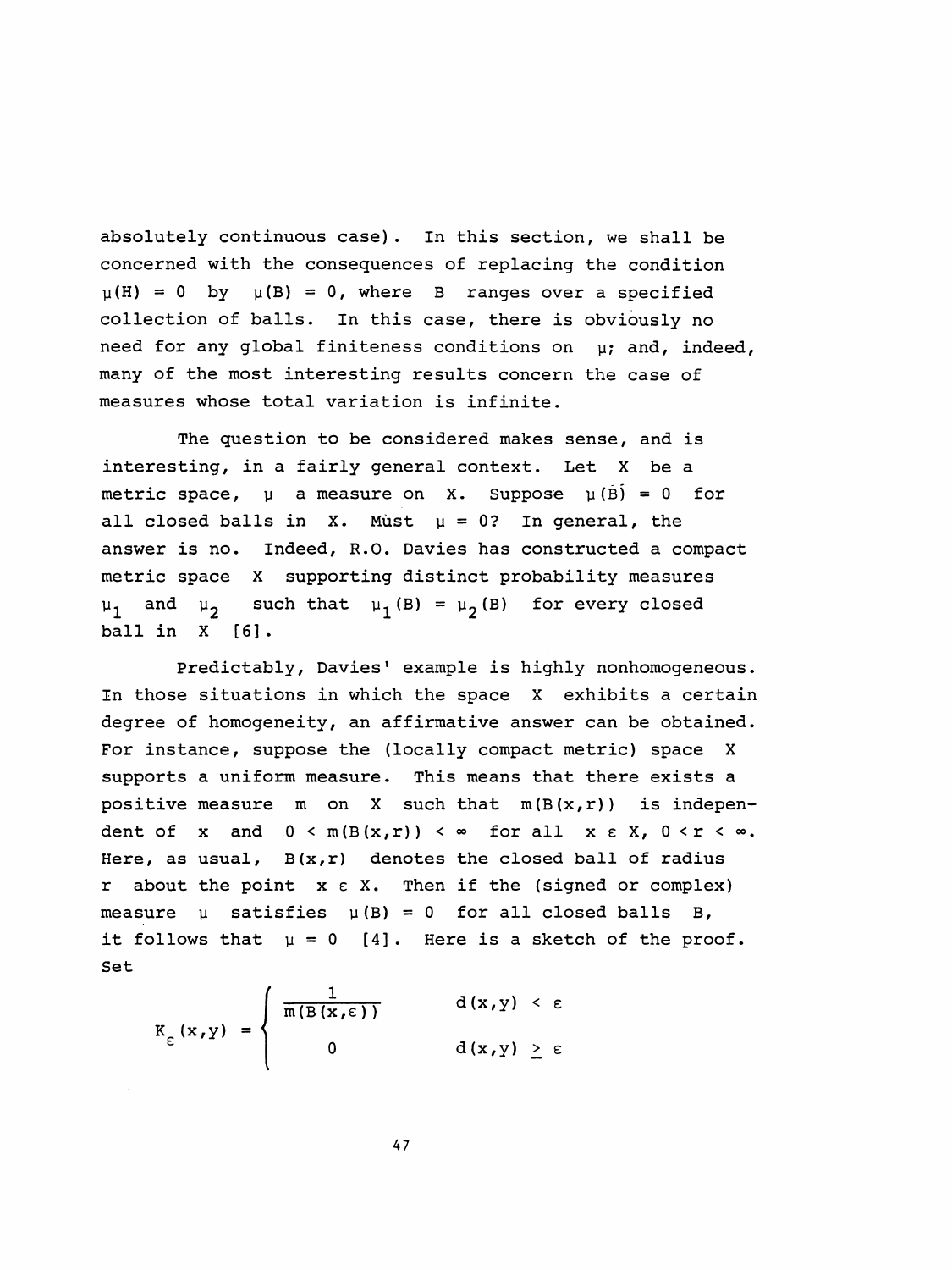and put

$$
(K_{\varepsilon} \phi) (x) = \chi K_{\varepsilon} (x, y) \phi (y) dm (y)
$$

for  $\phi$  continuous and of compact support. One sees easily that

$$
x^{(K_{\varepsilon} \phi)} (x) d\mu(x) + \int_{X} \phi(x) d\mu
$$

as  $\epsilon$  + 0. On the other hand, by Fubini's theorem,

$$
\int_{\mathbf{X}} (K_{\varepsilon} \phi) (\mathbf{x}) d\mu (\mathbf{x}) = 0
$$

for all  $\varepsilon$ . Hence  $\int \alpha d\mu = 0$ ; and so  $\mu = 0$ , since  $\mu$ is arbitrary.

It can also be shown that if  $X$  is finite dimensional (in the sense that there exists an integer n such that every ball in X can be covered by n balls of half its radius) then any measure which vanishes on all balls must vanish identically. There is also a large class of (infinite dimensional) Banach spaces for which this holds true, inclu ding Hilbert space,  $L^P$  spaces (1 < p  $\leq \infty$ ), C(K), C<sub>0</sub>, etc. See [8] for further information on this topic.

Since Lebesque measure is a uniform measure on  $R^n$ , any (complex Borel) measure on  $R^n$  is determined by its values on all balls. However, in the Euclidean setting, much more is true.

Fix  $r > 0$  and let  $B = B_r = B(o, r) = \{x \in R^n : |x| \le r\}.$ Then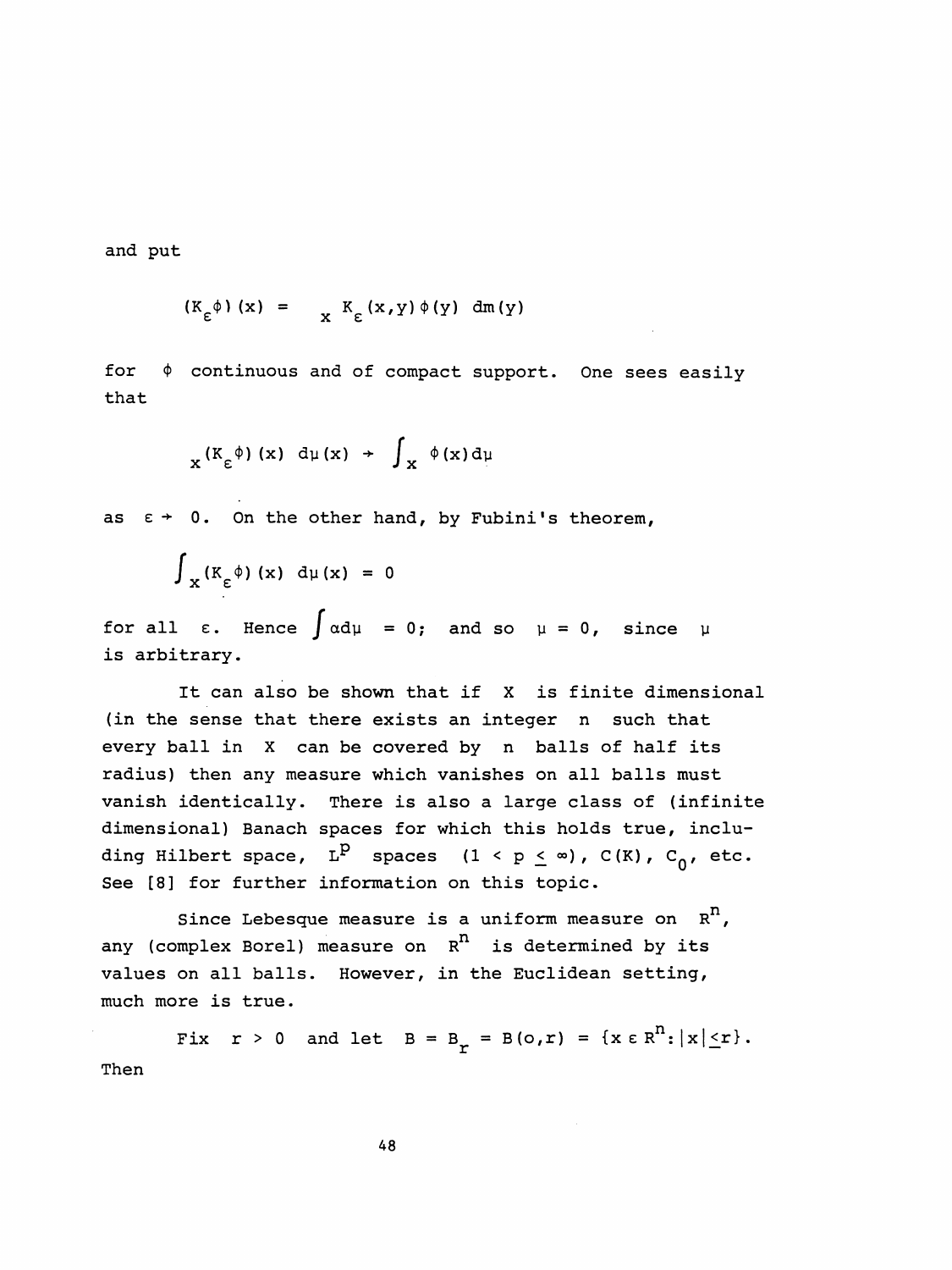$$
\mu(B(x,r)) = \int_{B(x,r)} d\mu = \int \chi_{B(x,r)}(y) d\mu(y)
$$

$$
= \int \chi_{B}(y-x) d\mu(y)
$$

$$
= \int \chi_{B}(x-y) d\mu(y)
$$

$$
= \int \chi_{B} * \mu(x),
$$

where  $x_{\bf s}$  denotes the characteristic function of the set  ${\bf s}.$ Thus the condition  $\mu(B(x,r)) = 0$  for all x is equivalent to the convolution equation

$$
X_{B} * \mu = 0.
$$

In case  $\mu$  is a finite measure, we may take Fourier transforms to obtain the relation

$$
\hat{\chi}_B(\xi)\hat{\mu}(\xi) = 0.
$$

Now  $\hat{\chi}_{\mathbf{B}}$ , being the transform of a function of compact support, is the restriction to  $R^2$  of an entire function on  $C^2$  and = 0.<br>form of a function of compact s<br><sup>2</sup> of an entire function on C<sup>2</sup><br>an open set. Since µ is fin hence does not vanish on an open set. Since  $\mu$  is finite,  $\mu$  is continuous on R<sup>2</sup>. It follows that we must have  $\mu = 0$ , hence (by Fourier uniqueness)  $\mu = 0$ . It should be noted that this argument has nothing to do with balls; it applies when B is replaced by any compact set of positive Lebesque measure .

In case  $|\mu| (R^n) = \infty$ ,  $\mu$  does not have a Fourier trans form in the classical sense and the above argument fails. Is this simply a failure of method, or does some genuinely new phenomenon arise in the general case? The question is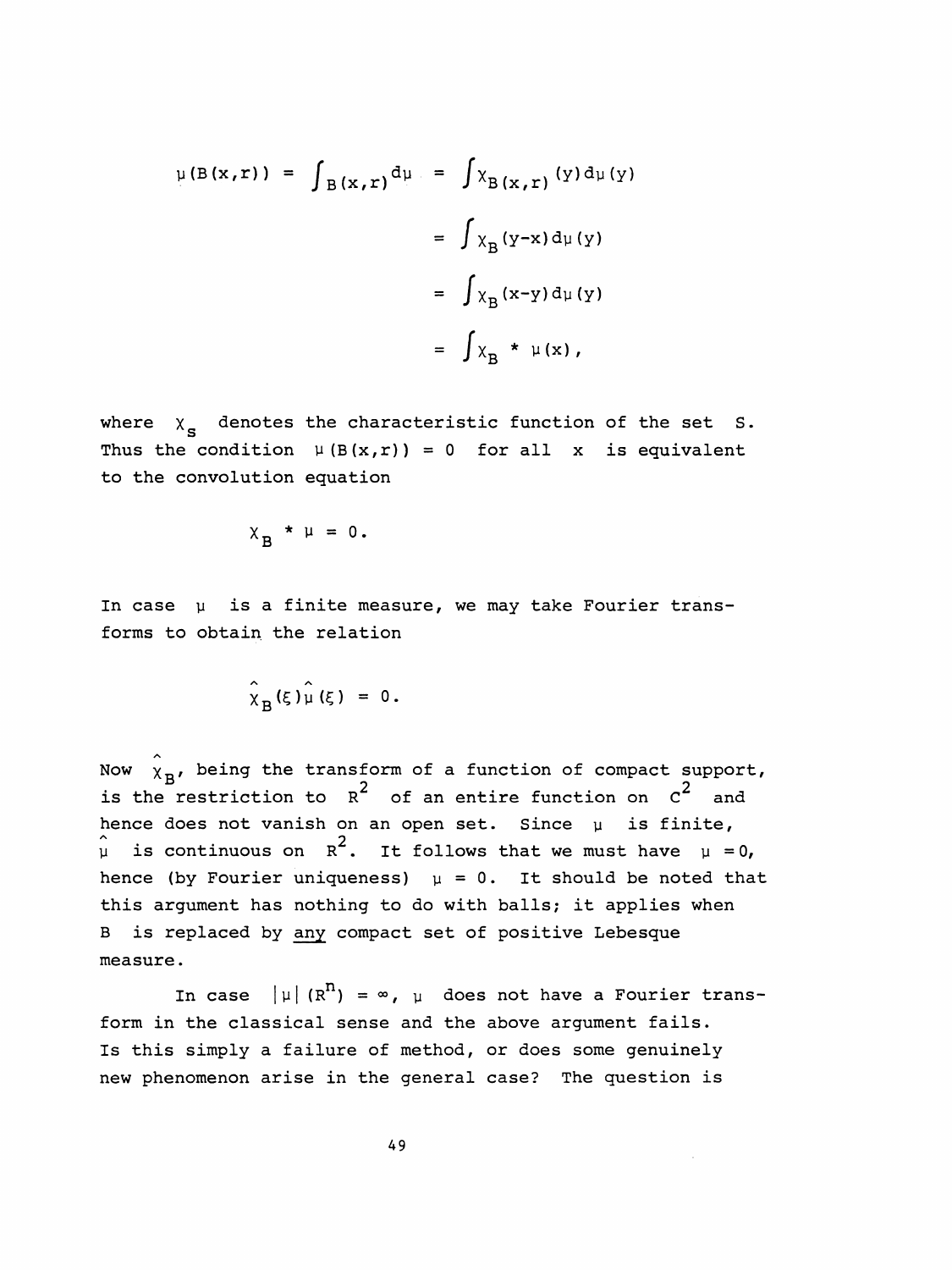not idle. In fact, it has a connection with analytic func tion theory. One version of Morera's theorem says that if  $f \in C'$  (D) and  $\int_{\Gamma} f(z) dz = 0$  for every circle  $\Gamma$  in D, then f is holomorphic on D. Suppose  $D = R^2$  and  $\int_{\Gamma} f(z) dz = 0$  for each circle of fixed radius  $r_0$ . Must f be entire? The connection with our previous question is provided by Green's Theorem:

$$
\int_{\Gamma} f(z) dz = 2i \iint_{\Delta} \frac{2f}{2\overline{z}} dxdy,
$$

where  $\Delta$  is the disc bounded by  $\Gamma$ . Now f will be analytic if  $\frac{2t}{2z} = 0$ , but there is obviously no warrant for assuming  $\iint \left|\frac{2f}{2\overline{z}}\right|$  dxdy <  $\infty$  at the outset.

 Let us return to our original question: for general (not necessarily finite) measures on  $R^n$ , does  $\mu(B) = 0$ for all balls of (fixed) radius r imply that  $\mu = 0$ ? The answer turns out to be negative. There are various ways to see this, but one of the nicest is via the formula of Pizzetti [16, p. 342]. To simplify notation, let us take  $n = 2$ , so that we are working in the plane. Pizzetti's formula then says

$$
\int_{B(x,r)} u(t) dt = 2\pi r \sum_{k=0}^{\infty} \frac{\Delta^{k} u(x)}{k! (k+1)!} \left(\frac{r}{2}\right)^{2k+1},
$$

for u real entire. Write  $t = (\sigma, \tau)$  and put  $u(t) = e^{1/t}$ Then  $\Delta u = -u$ ,  $\Delta^{k} u = (-1)^{k} u$ , whence

$$
\int B(x,r)^{u(t)} dt = 2\pi r \sum_{k=0}^{\infty} \frac{(-1)^k}{k! (kH)!} (\frac{r}{2})^{2k+1} u(x)
$$

$$
= 2\pi r \cdot J_1(r) \cdot u(x) ,
$$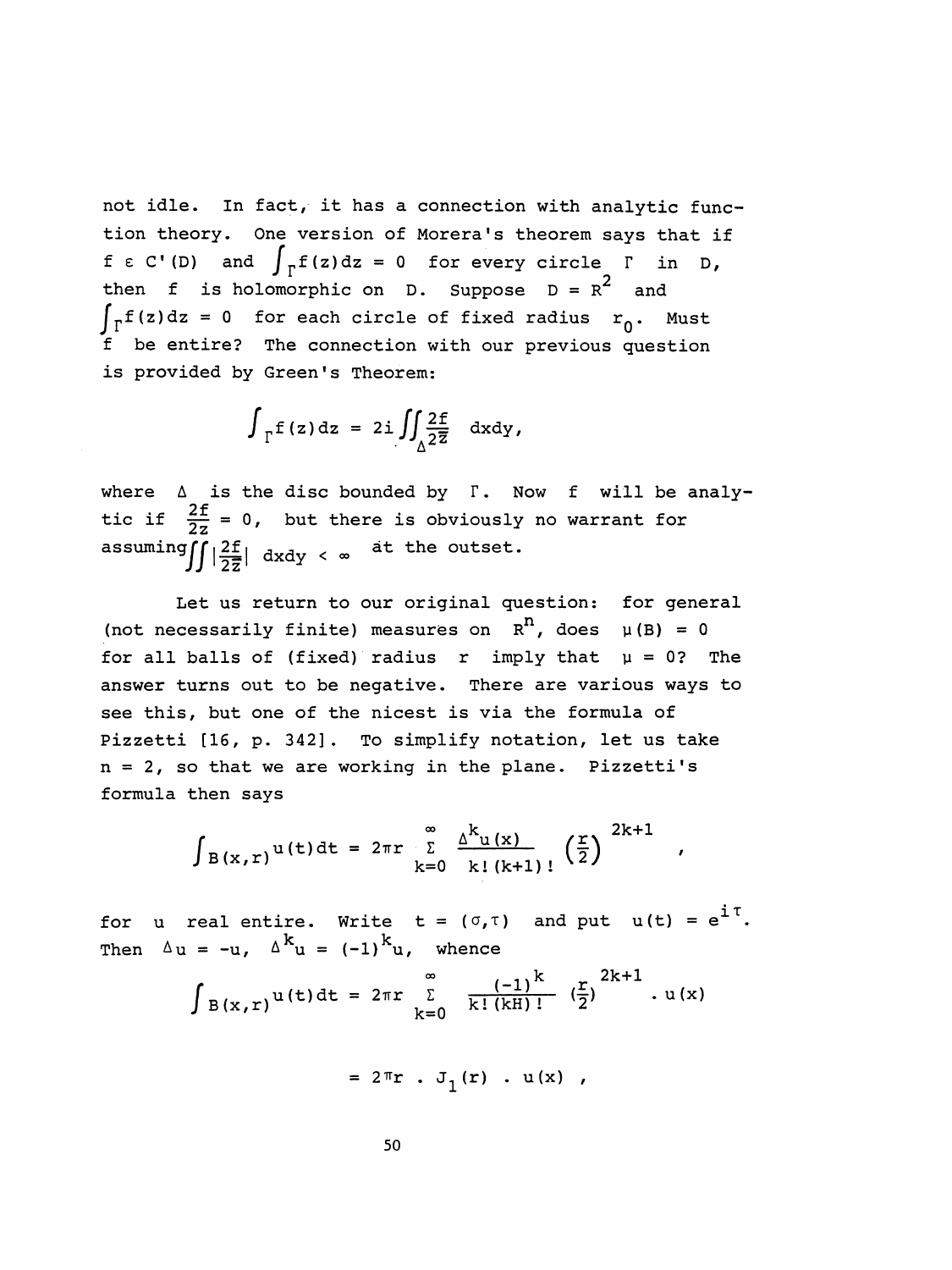where  $J_1$  is the Bessel function of order 1. It is well known that  $J_1$  has an infinite number of positive real zeros  $r_1, r_2, \ldots$  For each such r and all  $x \in \mathbb{R}^2$  we have  $\int B(x,r) u dt = 0$ .

In the opposite direction we have the following

Theorem [15]. Let  $\mu$  be a complex Borel measure on  $R<sup>n</sup>$ and suppose that  $\mu(B) = 0$  for every ball having radius  $r_1$  or  $r_2$ . Then  $\mu = 0$  so long as  $r_1/r_2$  is not equal to a quotient of zeros of the Bessel function  $J_{n/2}(z)$ .

 This result is sharp in the sense that it no longer holds if  $r_1/r_2$  is a quotient of zeroes of  $J_{n/2}$ ; this is already evident from the example of the measure  $\mu = u dx$  constructed immediately above. It is also worth noting that the set of proscribed ratios forms a countable dense set. Thus, while almost any pair of numbers  $r_1, r_2$  will give rise to an affirmative conclusion, a slight change in either  $r_1$  or  $r_2$  (or both) can lead from a positive result to no result at all. This inherent instability places a severe limitation on the usefulness of the theorem in applications. A fairly complete discussion of this and related results can be found in [17] . Thus, we content ourselves with the remark that the proof is an easy (if somewhat unexpected) application of the theory of mean periodic functions of one variable to the pair of convolution equations  $x_{B_{r_1}} * \mu = 0$ ,  $x_{B_{r_2}} * \mu = 0$ .

 Analogous results obtain in spaces of constant curva ture. For instance, let  $S(n, -\alpha^2)$  denote the (unique, up to isometric equivalence) complete, simply-connected, n dimensional Riemannian manifold of constant curvature  $-\alpha^2$  < 0. Suppose  $\mu$  is a complex Borel measure on S(n,- $\alpha^2$ ) rselves with the remark that the proof is an easy (if<br>mewhat unexpected) application of the theory of mean<br>riodic functions of one variable to the pair of convolutio<br>uations  $x_B * \mu = 0$ ,  $x_B * \mu = 0$ .<br>Analogous results obtai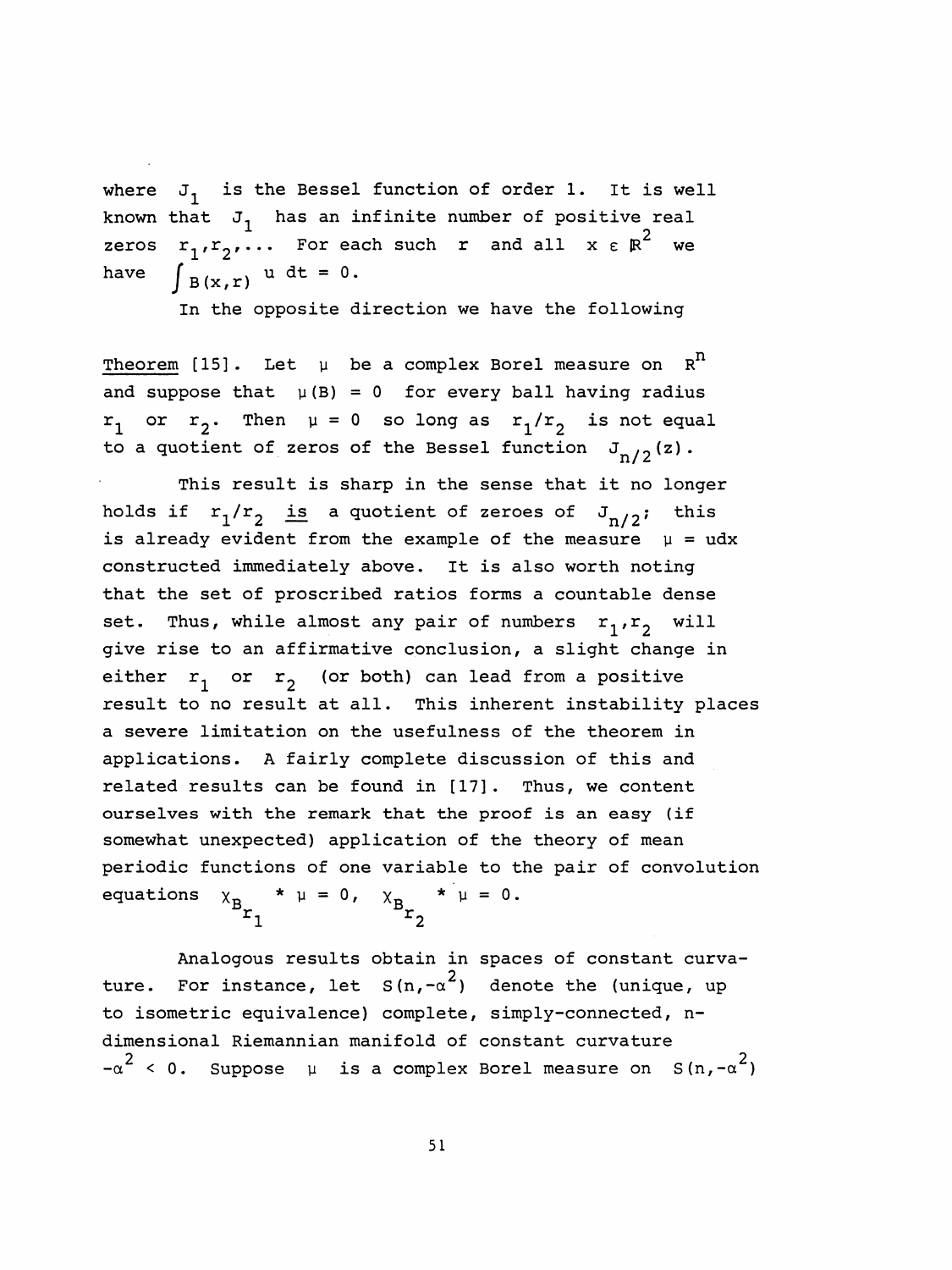and  $\mu(B) = 0$  for all (geodesic) balls of radius  $r_1$  and . Then  $\mu = 0$  so long as the equations

$$
p_{z}^{-n/2}(\cosh \alpha r_{1}) = 0 \qquad p_{z}^{-n/2}(\cosh \alpha r_{2}) = 0
$$

and  $\mu(B) = 0$  for all (geodesic) balls of radius  $r_1$  and<br>  $r_2$ . Then  $\mu = 0$  so long as the equations<br>  $p_2^{-n/2}(\cosh \alpha r_1) = 0$   $p_2^{-n/2}(\cosh \alpha r_2) = 0$ <br>
have no common solution  $z \in \mathbb{C}$ . Here  $p_2^{-n/2}(x)$  is the<br>
assoc associated Legendre function of the first kind. Again these results are sharp. It is amusing to observe [1, p. 122] [17, p. 170] that if we scale the preceding equations by an appropriate factor and let the curvature tend to zero, we obtain formally the condition that the equations

$$
J_{n/2}(r, z) = 0
$$
  $J_{n/2}(r_2 z) = 0$ 

 have no common nonzero solution. This is just the require ment that  $r_1/r_2$  not be a quotient of zeros of  $J_{n/2}$  of the theorem above (which corresponds to  $\alpha = 0$ ).

The spaces of constant positive curvature  $S(n,\alpha^2)$ are simply the ordinary spheres  $S^{n}(1/\alpha)$  of radius  $1/\alpha$ in  $R^{n+1}$ . In this case, all spaces are compact, all measures are necessarily finite, and the corresponding results have a somewhat simpler character. Let  $\mu$  be a measure on  $S^{n}(1/\alpha)$ such that  $\mu(B) = 0$  for every geodesic ball (= spherical cap) of fixed radius  $r^{-1}$ . Then  $\mu = 0$  so long as  $r^{-1}$  is not a zero of any of the functions  $C_m^{(n+1)/2}$  (cos  $\alpha r$ )  $m = 1, 2, 3, \ldots$  Here the  $C^{(n+1)/2}_{m}$  are Gegenbauer poly nomials. (This result can also be stated in terms of the associated Legendre polynomials  $P_{m+n/2}^{-n/2}$ .)

 All these results extend to a much more general situation, viz. to the case of rank one symmetric spaces. For a detailed treatment, including a general overview of the subject and a discussion of the previous literature, see [2] .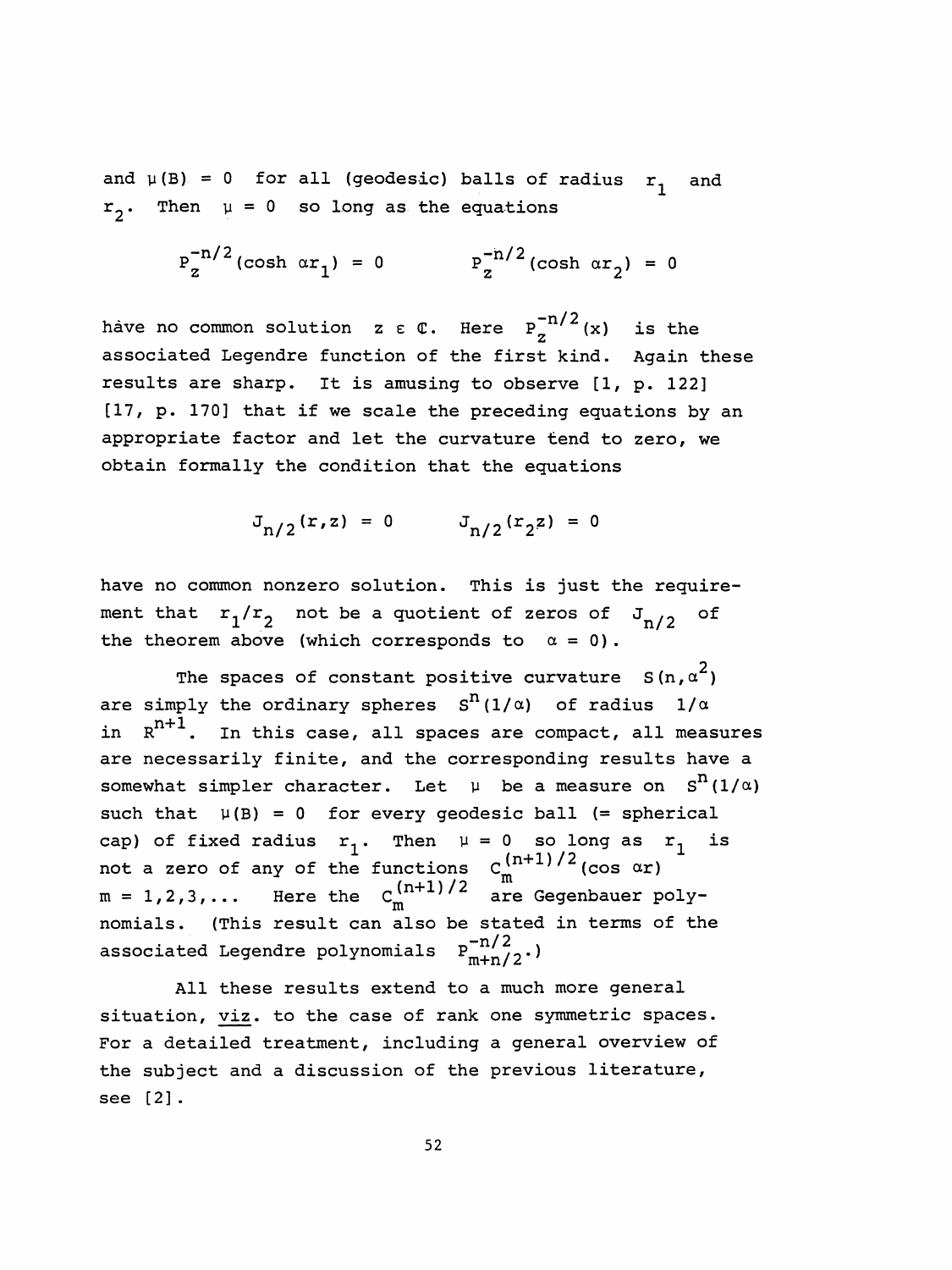We conclude this paper with a brief discussion of the Pompeiu problem. A compact set  $E \subset \mathbb{R}^n$  of positive Lebesque measure is said to have the Pompeiu property if, whenever  $\mu(\sigma(E)) = 0$  for all rigid motions  $\sigma$  of  $R^n$ , it follows that  $\mu = 0$ . We have already observed that balls fail to have the Pompeiu property; in fact, the only compact sets which are known not to have the Pompeiu property arise in fairly simple fashion as differences of balls. Is the ball the only element of its homeomorphism class which fails to enjoy the Pompeiu property? This natural question has proved surprisingly refractory. It has an entertaining reformulation as a free boundary problem in PDE, which we state for the case  $n = 2$ .

Let E be a Jordan domain and suppose there exists a number  $\lambda > 0$  (an "eigenvalue") such that the boundary value problem

 $\Delta \mu + \lambda \mu = 0$  on E (P)  $\mu = c$   $\frac{\partial \mu}{\partial \mu} = 0$  on  $\partial E$ 

 has a solution. Must E be a disc?  $2 + x^2 < R^2$ When  $E = \{(x_1, x_2) : x_1 + x_2 \le R^r\}$ , the function  $u(x_1, x_2)$ =  $J_0$  (  $\sqrt{\lambda (x_1^2 + x_2^2)}$  ) satisfies (P) if  $\lambda = (\mu/R)^2$  for some zero  $\bar{\mu}$  of  $J_1(z)$ . Thus, in this case, there are an infinite number of eigenvalues. Conversely, my colleague Carlos Berenstein has shown that if E is a domain for which (P) has infinitely many eigenvalues, then E must be a disc. See [17] for further references.

When  $\mu$  is a finite measure, the conclusion  $\mu = 0$ follows already from the requirement that  $\mu(\tau(E)) = 0$  for all translations. Indeed, this last condition is equivalent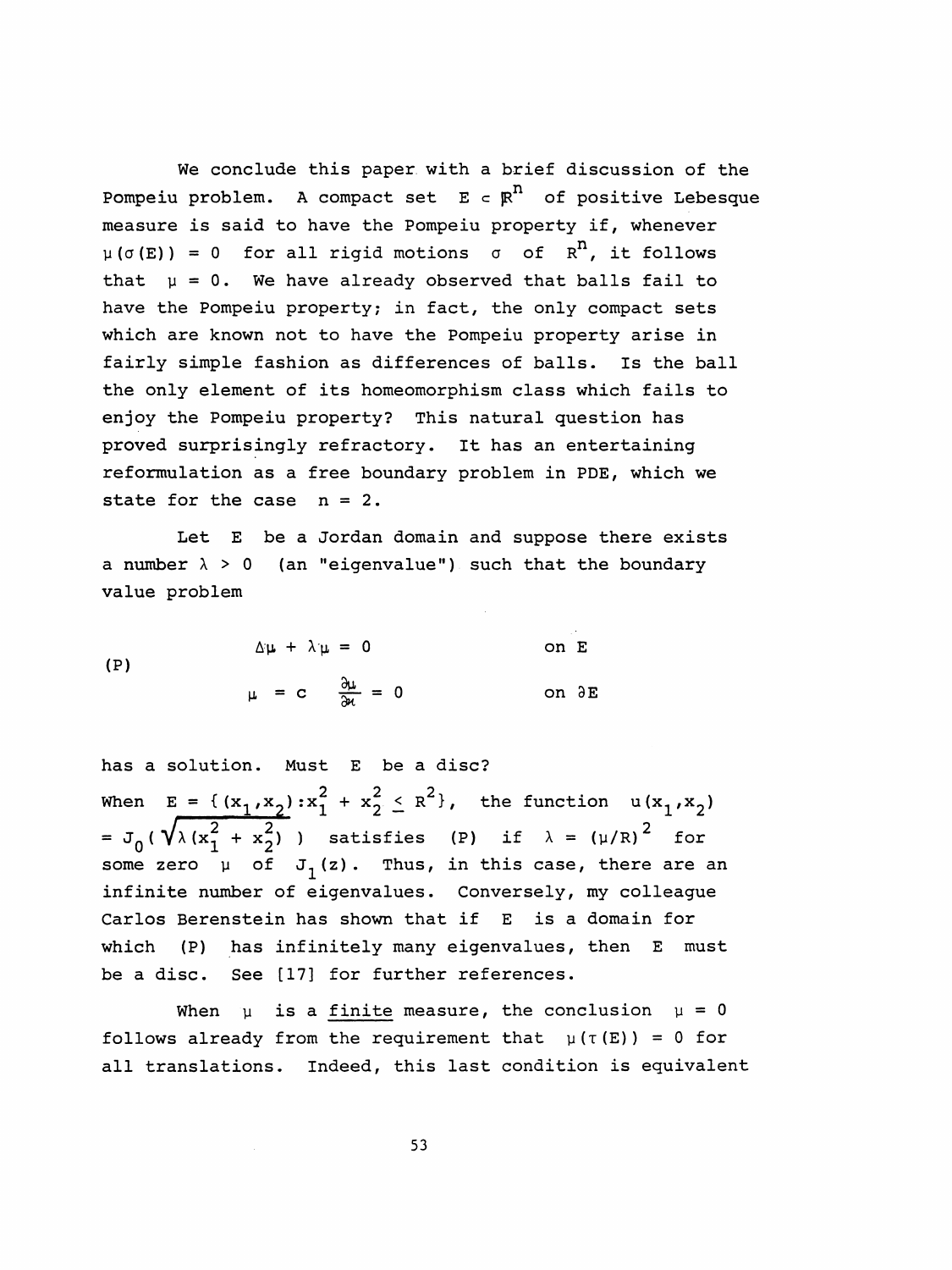to the convolution equation  $\chi_{-E}^*$  \*  $\mu = 0$ , which, as we have seen earlier, has  $\mu = 0$  as its only solution. Of course, for finite  $\mu$  there is no longer any need to restrict attention to bounded sets. If E is unbounded, but lies in a half-space, it is still true that the condition  $\mu(\sigma(E)) = 0$  for- all Euclidean motions implies  $\mu = 0$  [13]. On the other hand, in a remarkable paper [9] , P.P. Kargaev has constructed a set  $E$  of finite measure in  $R^n$  and distinct probability measures  $\mu_1, \mu_2$  such that  $\mu_1(\sigma(E))$ =  $\mu_2(\sigma(E))$  for every rigid motion of  $R^n$ . Thus, for unbounded sets, the Pompeiu property can fail in the strong est possible sense.

Further results on determining sets for various classes of measures may be found in the interesting survey article [14] .

## References

- 1. Carlos A. Berenstein and Lawrence Zalcman, Pompeiu' s problem on spaces of constant curvature, J. Analyse Math. 30 (1976), 113-130.
- 2. Carlos A. Berenstein and Lawrence Zalcman, Pompeiu' s problem on symmetric spaces, Comment. Math. Helv. 55 (1980), 593-621.
- 3. A. S. Besicovitch, A uniqueness theorem and a problem on integration, J. London Math. Soc. 33 (1958), 82-84.
- 4. Jens Peter Reus Christensen, On some measures analogous to Haar measure, Math. Scand. 26 (1970), 103-106.
- 5. H. Cramer and H. Wold, Some theorems on distribution functions, J. London Math. Soc. 11 (1936), 290-294.